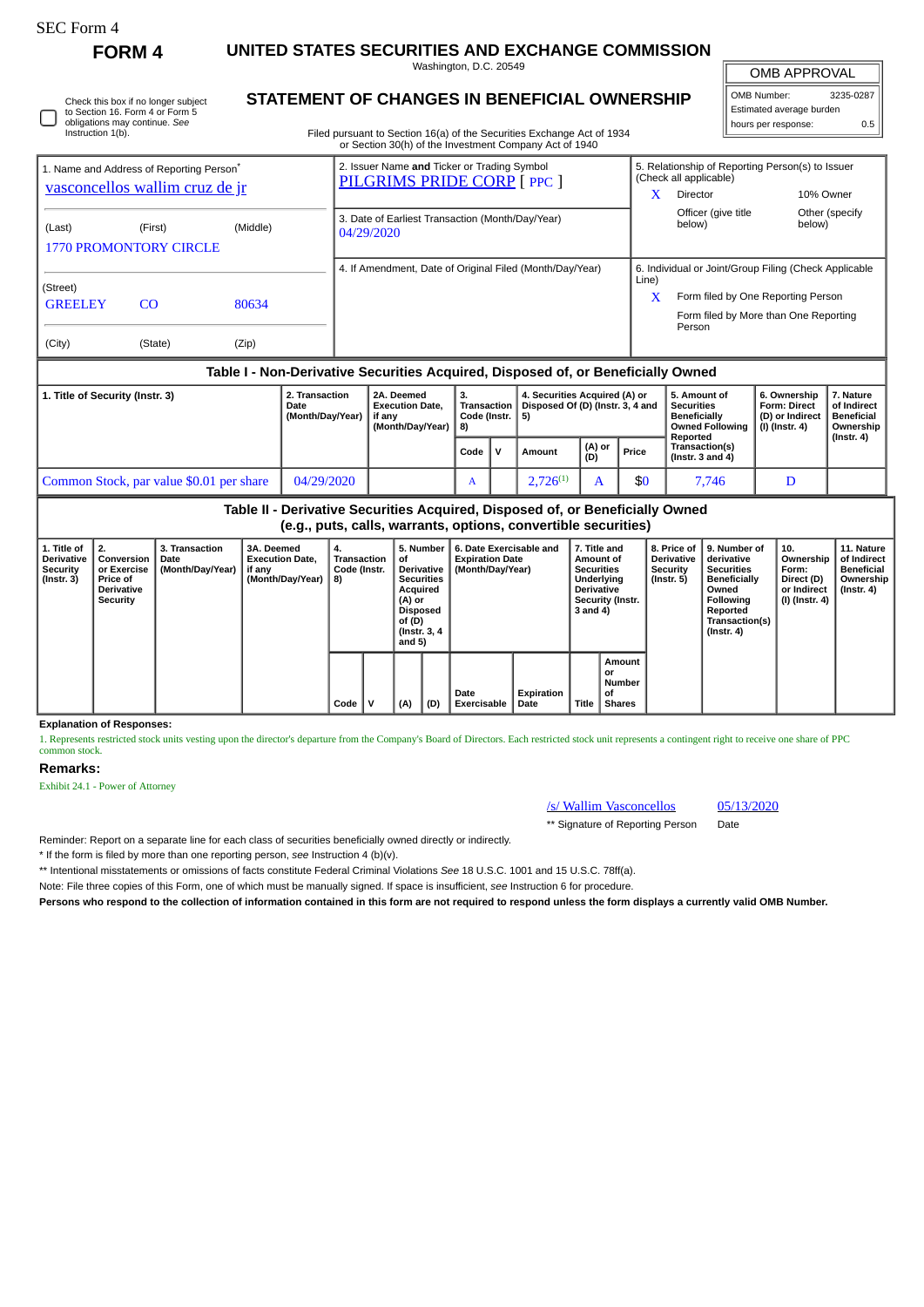# **POWER OF ATTORNEY**

KNOW ALL MEN BY THESE PRESENTS, that the undersigned, Wallim Cruz de Vasconcellos Junior, does hereby constitute and appoint Kimberly M. Pryor as the undersigned's true and lawful attorneys-in-fact to, as applicable:

- (1) execute for and on behalf of the undersigned, in the undersigned's capacity as an officer, director and/or ten-percent owner of Pilgrim's Pride Corporation (the "Company"), and submit to the U.S. Securities and Exchange Commission ("SEC") a Form ID, including amendments thereto, and any other documents necessary or appropriate to obtain codes and passwords enabling the undersigned to make electronic filings with the SEC of reports required by Section 16(a) of the Securities Exchange Act of 1934 (the "Exchange Act") and the rules thereunder and any amendments to the foregoing;
- (2) execute for and on behalf of the undersigned, in the undersigned's capacity as an officer, director and/or ten-percent owner of the Company, Forms 3, 4 and 5 in accordance with Section 16(a) of the Exchange Act and the rules thereunder and any amendments to the foregoing;
- (3) do and perform any and all acts for and on behalf of the undersigned which may be necessary or desirable to complete and execute any such Forms 3, 4 or 5, complete and execute any amendment or amendments thereto, and file such form with the SEC and any stock exchange or similar authority; and
- (4) take any other action of any type whatsoever in connection with the foregoing which, in the opinion of such attorney-in-fact, may be of benefit to, in the best interest of, or legally required by, the undersigned, it being understood that the documents executed by such attorney-in-fact on behalf of the undersigned pursuant to this Power of Attorney shall be in such form and shall contain such terms and conditions as such attorney-in-fact may approve to such attorney-in-fact's discretion.

The undersigned hereby grants to each such attorney-in-fact full power and authority to do and perform any and every act and thing whatsoever requisite, necessary, or proper to be done in the exercise of any of the rights and powers herein granted, as fully to all intents and purposes as the undersigned might or could do if personally present, with full power of substitution or revocation, hereby ratifying and confirming all that such attorney-in-fact, or such attorney-in-fact's substitute or substitutes, shall lawfully do or cause to be done by virtue of this Power of Attorney and the rights and powers herein granted. The undersigned acknowledges that the foregoing attorneys-in-fact, in serving in such capacity at the request of the undersigned, are not assuming, nor is the Company assuming, any of the undersigned's responsibilities to comply with Section 16 of the Exchange Act.

This Power of Attorney shall remain in full force and effect until the undersigned is no longer required to file Forms 3, 4 and 5, as applicable, with respect to the undersigned's holdings of and transactions in securities issued by the Company, unless earlier revoked by the undersigned in a signed writing delivered to the foregoing attorneys-in-fact.

IN WITNESS WHEREOF, the undersigned has caused this Power of Attorney to be executed as of the  $13<sup>th</sup>$  day of May, 2020.